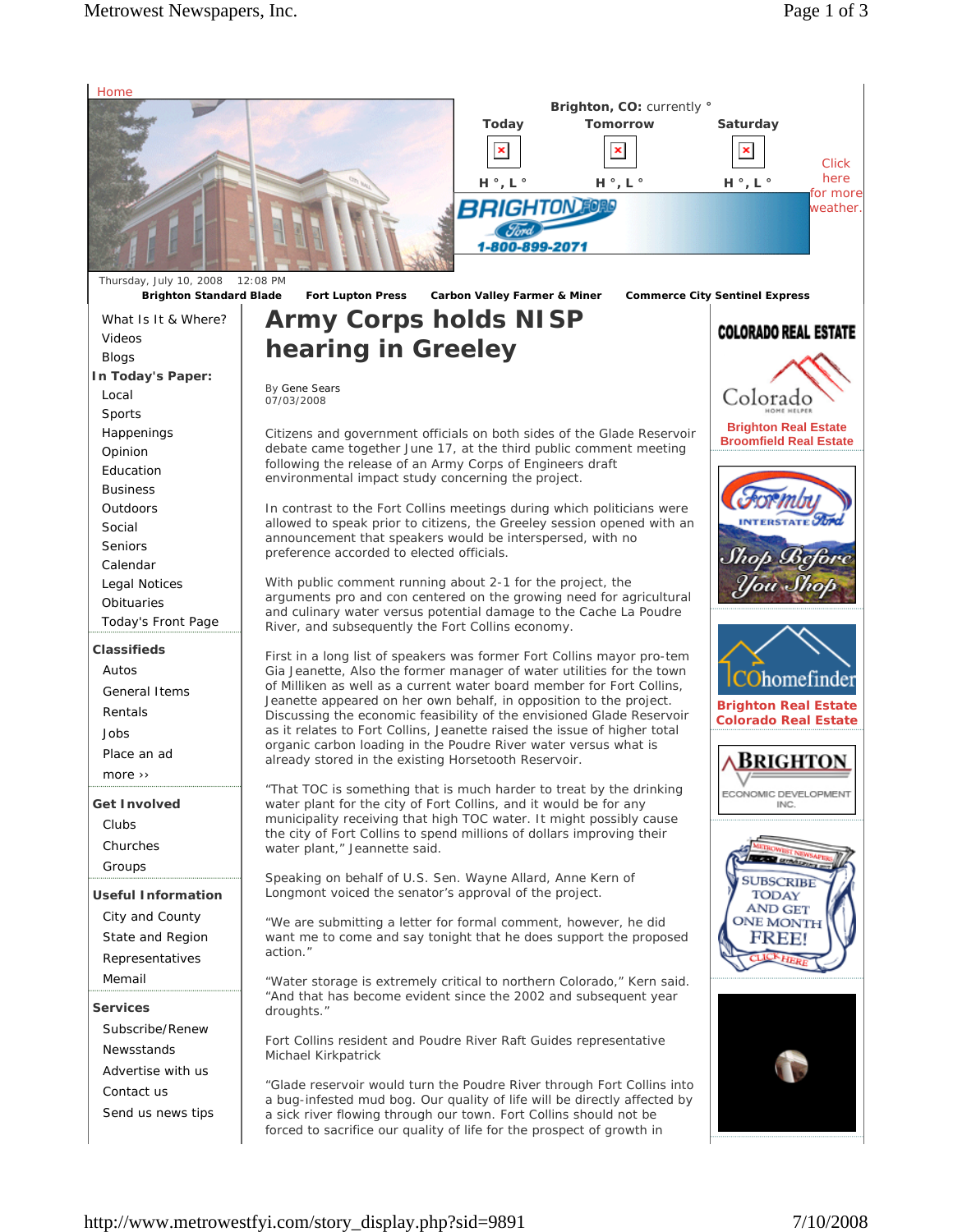Metrowest Newspapers, Inc. Page 2 of 3